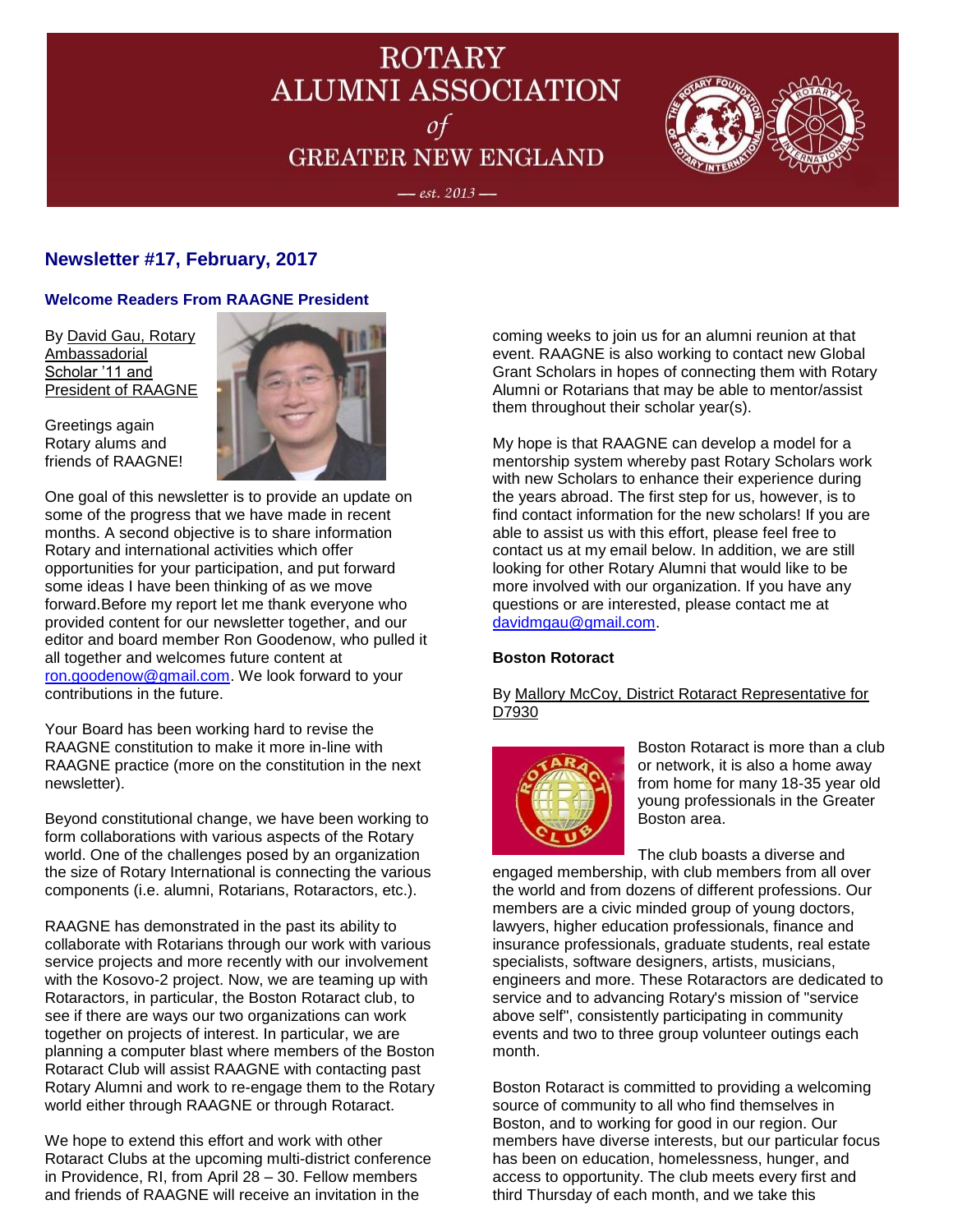opportunity to welcome all - Rotarians, Rotaractors, and guests - who would like to learn what our club is all about or to join us in our endeavors. To learn more about Boston Rotaract or Rotaract in general, please visit [bostonrotaract.org](http://www.bostonrotaract.org/)

#### **The Kosovo-2 Project**

By Klaus Hachfeld, District 7910 Past Governor



Kosovo, arguably Europe's poorest country following the Balkan war, has graduated a few medical doctors from the University in Prishtina who subsequently received Rotary Foundation Ambassadorial Scholarships for further studies in other countries,

subsequently to return to Kosovo. Dr. Gani Abazi is one. He came to Harvard University in the USA, but also brought with him concepts of how he can help the medical needs of people in his country.

With the financial help of Rotary clubs in Turkey, the UK and USA, and medical know-how from surgeons at the University Hospital, Linköping in Sweden, he guided a US\$ 35,000 Rotary Foundation Matching Grant that



provided specific surgical instruments for reconstructive hand surgery to the University Clinical Center of Kosovo (UCCK), in Prishtina. Considerable help was provided by the National Guard of Iowa in the USA, who

flew the instruments to Kosovo and delivered them directly to the surgical department staff at UCCK.

So Kosovo-2 is looking for partners. As an indication of RAAGNE members' intent to serve humanity and be involved with Rotarians and their projects, our association has committed to donate \$1,000 to the project that will hopefully be offered by our members.

The expectation is that RAAGNE will become more significant by having our alumni members become involved in larger projects than they can do alone within RAAGNE. By connecting with Rotary Clubs and other Rotary associations we gain access to the entire range of tools available via Rotary International and The Rotary Foundation.

An essential component of such projects is that there has to be a partnership between at least two Rotary clubs, one in the country receiving the equipment and able to oversee the project locally, and a primary club elsewhere that drives the project.

Given the magnitude of the money involved, it is often necessary to invite other Rotary clubs and partners into the project.

The retired Dean of the Medical School (UCCK), Professor Mazllum Belegu, is a Rotarian in the Prishtina Dardania club who continues to be deeply involved in both Kosovo projects, for which we are truly grateful.



This Kosovo-1 project took two years to complete, but demonstrated the amazing networking that can be done through Rotary and the Internet, given some patience and perseverance.



Kosovo-1 was successful, so we have a new Kosovo-2 project in the works. This will be supported by a \$60,000 Rotary Foundation Global Grant, to provide a dual wavelength X-ray machine called a DXA scanner, which can scan the human body from the neck to the ankles, display the map of bone and tissue density, and work with the doctor to diagnose Osteroporosis and similar conditions. The machine will be the only one of its kind in a public hospital in Kosovo.

Once again, we hope to engage multiple Rotary clubs and associations to raise the money for the machine purchase, because the foundation does not simply give the money, but requires serious involvement by Rotarians in terms of providing significant funding, working out all the logistics, physically working on the project and ensuring that the machine will serve its purpose over the long term.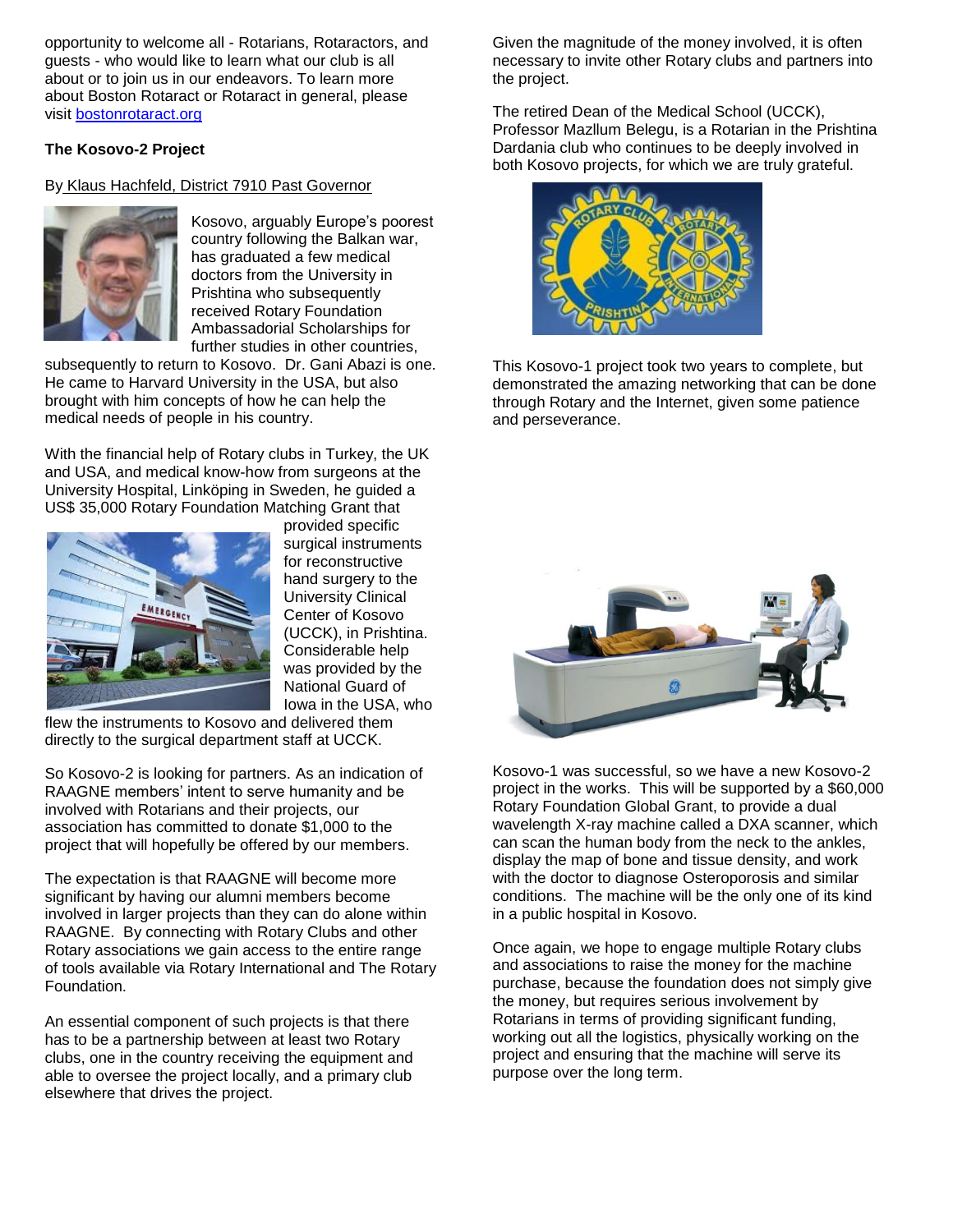It requires measurement of need before the project and follow-up statistics of the benefit provided following delivery. Further, Rotary requires project sustainability; a guarantee that the machine will be functional and serve its purpose for at least five years following delivery. Gone are the days when you deliver the equipment and think the task is done. If you have questions or ideas contact [Klaus Hachfeld.](mailto:lazerklaus@gmail.com)

#### **Gift of Life in Kosova – Key Player Weighs In**

#### By Dr Gani Abazi

The Gift of Life Program is a Rotary based program that has been established 4 decades ago, which facilitates free heart surgeries for children from developing countries, in the U.S. and other developed countries.



The initiative to establish the Gift of Life program for the country of Kosova was started in the year 2009 by Gani Abazi, MD, PDG Klaus Hachfeld and the Director of the Gift of Life International, Mr. Rob Raylman. Dr. Gani Abazi approached his former Professor and Mentor at the Prishtina University School of Medicine, Prof. Dr. Mazllum Belegu to join this initiative. Prof. Dr. Mazllum Belegu has helped tremendously to have the program started.

The first two children from Kosova were brought to Children's Hospital Boston in 2009 for open heart surgery, a procedure that cannot be provided in Kosova. In the same year the Gift of Life Kosova was established in Prishtina, Kosova's capital, as an NGO and a branch of Gift of Life International by Prof. Dr. Mazllum Belegu, Dr. Ardian Dika, the laywer Pal Bala and Dr Abazi, to coordinate the efforts, screen and prepare the patients, facilitate the logistics and further the mission and the work of the Gift of Life Program.

With the recommendation of a Kosova community member in Boston, in 2010 Gani invited Ms. Albana Krasniqi in New York to join this humanitarian initiative and help the patients and coordinate the efforts for children coming to the New York area hospitals as part of the Gift of Life Program. Ms. Krasniqi has given a significant multidimensional contribution in fundraising for the screening missions of the Gift of Life team from the U.S. to Kosova and in the hosting of the Kosova children in the New York area when they come for heart surgery. She continues to help the Gift of Life Program and coordinates the efforts for the future screening missions of American cardiologists in Kosova.

Dr. Abazi has involved the Kosova Society of Boston and the Kosova community members in the Boston area to help and support the Gift of Life Program. For two consecutive years, the Kosova Society of Boston has raised up to 2500 dollars each time to support the operational costs of the Gift of Life Kosova Program in

Prishtina. Those donations have been used to help the patients and their families with the visa expenses, laboratory tests, travelling and other miscellaneous expenses, which are indispensable to make possible for the Kosova children chosen for the lifesaving heart surgery to actually make it from Kosova to the partner hospital in the U.S. or other countries. The Ministry of Health of Kosova has covered the flight tickets for most

Kosova children who received surgery through the Gift of Life Program.

The Gift of Life Kosova program is led by Prof. Dr. Mazllum Belegu in Prishtina and significant help and contribution continues to be given by the many volunteers in Kosova, the U.S. and other countries. Since this initiative started in 2009, over 85 Kosova children have been



helped through life saving heart surgeries (above right Agnesa and mom after NY surgery) provided through the Gift of Life Program, mainly in the collaborating U.S. hospitals, but also in the hospitals in U.K., Italy, Germany, Israel and South Korea. All the surgeries have been provided at no cost for the patients.

The ultimate goal of the Gift of Life Kosova Program is to facilitate the process of having pediatric cardiac surgery services provided in Kosova, so that children from Kosova and the region of Balkans could receive the heart surgery locally. With the facilitation of the Gift of Life Network, pediatric cardiac surgery teams from the United Kingdom and Denmark have gone to Kosova to perform surgeries locally and have put the basis of the first ever pediatric cardiac surgery service for the country of Kosova.

Lately, Dr. Abazi has been working with the Kosova born pediatric cardiac surgery resident in the University of Cambridge, United Kingdom, Dr. Ismail Vokshi to organize annual cardiac surgery missions from the United Kingdom to Kosova to perform surgeries locally and further the establishment of a modern pediatric cardiac surgery service for the country of Kosova. The goal is to include the medical education, organizational, management and institutional building components that will result in a local pediatric cardiac surgery service. Another key goal is the transfer of medical technology from the West to Kosova as part of the pediatric cardiac surgeries that will take place in future Gift of Life programs.

The Gift of Life Kosova program has helped over 85 Kosova children so far with lifesaving heart surgeries and continues to be an example of success of multinational collaboration and coordination in very important humanitarian work to save the lives of little children in critical need of heart surgery. Contact Dr. [Gani Abazzi](mailto:gani.abazi2@gmail.com) with ideas or questions.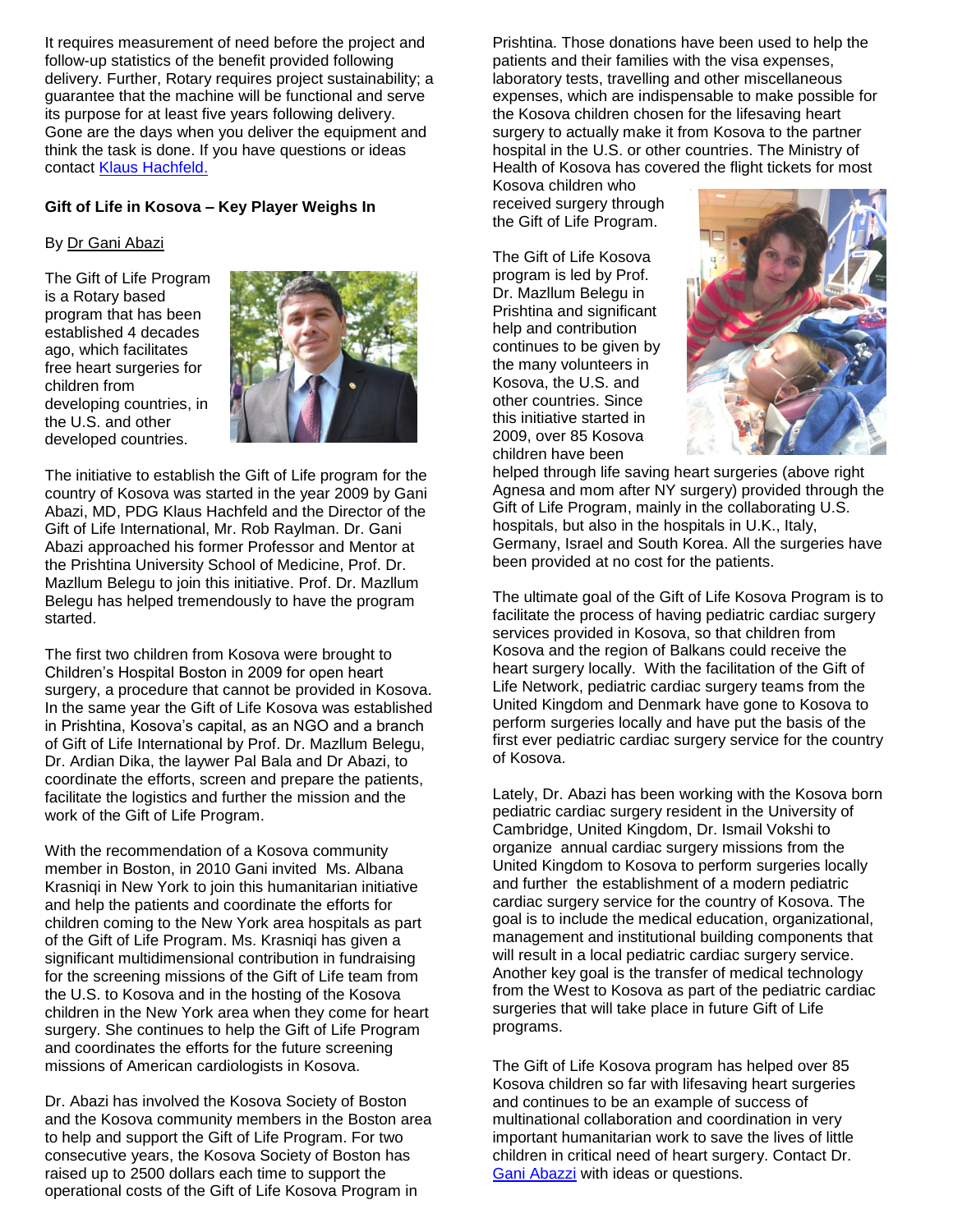

#### **My Family and the ESSEX Program….a Mom Speaks to Great Success and Fun**

#### By Jeanne Reimonn



The Rotary Youth Exchange Program has blessed our family in countless ways. Our family learned about the Rotary exchange program from a Rotarian friend when we lived in Oregon some years ago. Then, more recently, we heard an interview of Maya Frost, who wrote the book "The New Global Student" (2009). My husband ordered the book and our oldest

son (Thomas) read it.The book gives a hearty endorsement to the Rotary exchange program as being the best exchange program out there.

Our three sons went on Rotary exchanges. Here is where they went:

**Spain:** Thomas (now 23) went to Tres Cantos, Spain (a suburb of Madrid). He had three host families in a lovely Spanish town. He now speaks beautiful Spanish. He keeps in touch with his host families and has visited them several times since his exchange. We visited Spain as a family while he was there and I think our two younger boys were so impressed by the experience and Tom's Spanish language skills that they became interested in doing the program too. After his exchange, Tom got a degree in Chemical Engineering, worked at Biogen in Cambridge, MA, and is now an MD/Phd student at UMass Medical School in Worcester.



**Chile:** Our second son went to Victoria, Chile, a small town about 10 hours south of Santiago. He was probably the only non-Chilean in the town. He had a wonderful host

family that loved him and he's touch with them still. Patrick went to Patagonia and Easter Island during his exchange year.Tom and Pat both speak Spanish, but laugh at each other because their dialects are so different. Patrick will graduate from university in June 2017 with a major in Math.

**Taiwan:** Our youngest son, Gregory, spent a year in Taipei,Taiwan. He wanted to learn Mandarin. Greg was chosen "valedictorian" for his Rotary exchange "class" of 80 students in Taipei for his Mandarin



language acquisition and his commitment to the Rotary ideals of service to others. We also visited him in Taipei and met his two wonderful host families. Greg's host families also sent their eldest children out that year to Italy and the U.S. Gregory had such a wonderful time being an exchange student in Taiwan that he's applied to do a GAP year

through one of the U.S. State Dept. programs. So, we'll see where he ends up next year after his high school graduation.!



Our family has also hosted inbound Rotary exchange students:

**Chile:** We hosted a young man from Chile (Louis) in 2010. He was sponsored by the Milford Rotary Club. It was at his encouragement that Patrick chose Chile as his first choice country when he applied for his exchange. Louis' father is a Rotarian.

**Germany:** We hosted a lovely young girl (Antonia) from Germany. She was sponsored by the Rotary Club of Framingham. We met her family when they came to visit the U.S..Her father is a Rotarian. Our family has already visited them and we hope to see them again this June. **Japan:** This year we hosted a delightful girl from Japan (Yuka), who was also sponsored by the Rotary Club of Framingham. Her family will visit in April and we look forward to meeting them. Her father is also a Rotarian.

Where do we go from here?

I'm continuing to volunteer with

the Rotary student exchange program for District 7910. My goal is to get more Americans to do the program. Do you know the statistics? About 30,000 high school age students come to the U.S.each year to study (semester or year), but only 1,800 Americans go out. Sadly, we are not educating our young people about the rest of the world. A study abroad in college is nice, but it is not the same as living with a host family during high school -- total immersion style. In my view, the Rotary Youth Exchange Program is the best program out there.

THANK YOU, ROTARY, FOR ALL YOU HAVE DONE FOR OUR FAMILY!